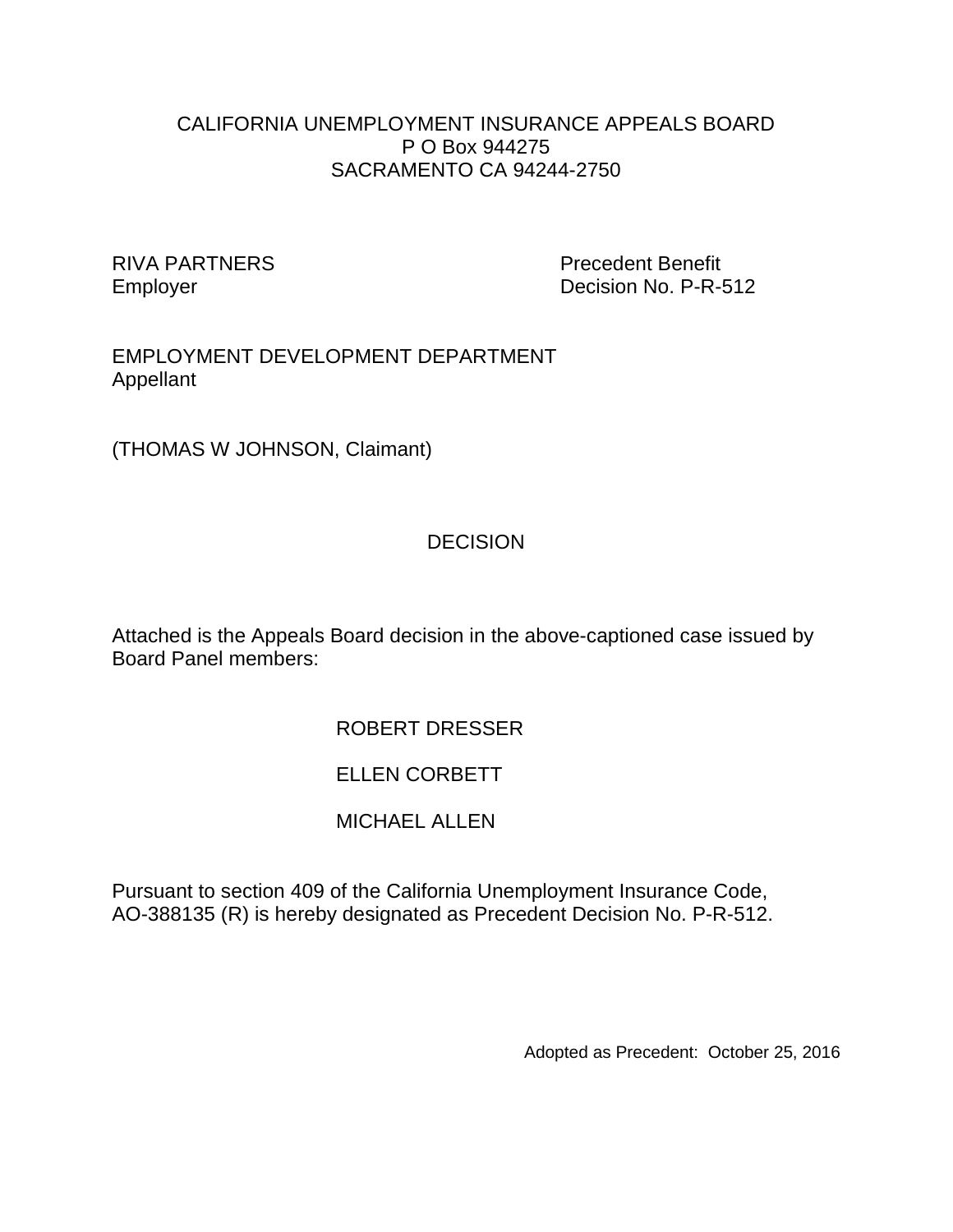## **Case No.: AO-388135 Petitioner: RIVA PARTNERS Claimant: THOMAS W JOHNSON**

The Employment Department (EDD) appealed from the decision of the administrative law judge that held the employer's reserve account was relieved of benefit charges under Unemployment Insurance Code section [1](#page-1-0)032.5<sup>1</sup>

\_\_\_\_\_\_\_\_\_\_\_\_\_\_\_\_\_\_\_\_\_\_\_\_\_\_\_\_\_\_\_\_\_\_\_\_\_\_\_\_\_\_\_\_\_\_\_\_\_\_\_\_\_\_\_\_\_\_\_\_\_\_\_\_

### ISSUE STATEMENT

For an employer's reserve account to be relieved of charges pursuant to section 1032.5, the claimant must be continuously rendering services, in less than fulltime work, commencing in or prior to the beginning of the base period, and continuing through the filing for benefits.

The issues raised in this case are:

- 1) Was the claimant continuously rendering services in less than full-time work given that he had a period of seventeen consecutive days of no work in his base period?
- 2) Was the claimant rendering services in less than full-time work notwithstanding the fact he had excessive earnings during the benefit year?
- 3) Does the fact that the claimant had excessive earnings during any week of the benefit year defeat the employer's entitlement to relief of its reserve account from benefit charges during the remaining weeks of the benefit year?

## FINDINGS OF FACT

Since 2011, the claimant has worked for this employer as a waiter, most recently earning \$9 an hour plus tips. He filed a claim for unemployment insurance benefits with a benefit year beginning October 18, 2015. The base period for his claim was the four quarters beginning July 1, 2014 and ending June 30, 2015, with a weekly benefit amount of \$450.

For the week ending November 7, 2015, after filing his claim for benefits, the claimant worked 23.85 hours and had \$214 in hourly wages and \$551 in tips, for

<span id="page-1-0"></span> $1$  Unless otherwise specified, all code references are to the California Unemployment Insurance Code.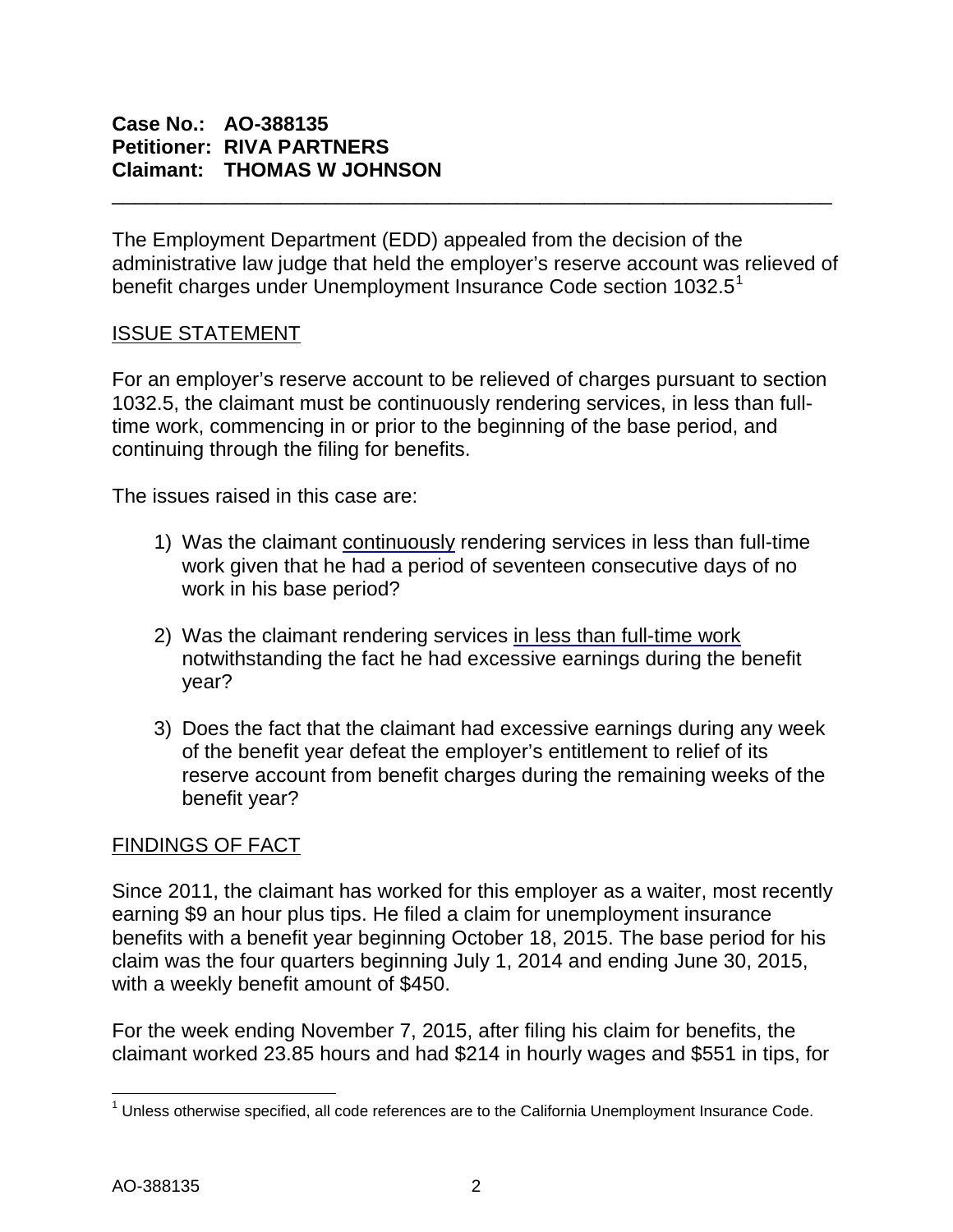total earnings of \$765. For the week ending November 14, 2015, the claimant worked 19.6 hours and had \$176 in hourly wages and tips of \$454, for total earnings of \$630.

On November 19, 2015, the EDD sent the employer, who was a base period employer, a form entitled Request for Information on Part-Time Employment Status. The EDD asked the employer to provide information as to whether there were periods of time during which the claimant had not worked, excluding absences for vacations and illness, and whether he had worked 40 or more hours or had earned more than \$600 in wages in any weeks since the beginning of his base period on July 1, 2014. The inquiry by the EDD as to whether the claimant had more than \$600 in weekly wages was based on the fact that \$600 is the maximum amount of weekly wages the claimant can earn before he is considered not to be unemployed under section 1252.

The employer responded in writing that the claimant had not worked from December 1, 2014 through December 18, 2014. The employer also indicated that the claimant had not worked 40 hours or more in any week.<sup>[2](#page-2-0)</sup> During the weeks he did work, the claimant generally earned more than \$600 in wages and tips. There were seven weeks during the same period that he earned less than \$600.

On December 21, 2015, the EDD mailed the employer a ruling that stated in pertinent part:

We have considered all the available facts and concluded that your reserve account will be subject to charges. Even though the claimant is still employed by you less than full-time, a favorable ruling cannot be issued. The claimant either was not employed substantially in the same employment or had excessive earnings during his/her period of employment or the employment did not begin in, or prior to, the base period of the claim.

The employer appealed the ruling and a hearing was held on March 16, 2016. The administrative law judge reversed the ruling, finding that:

…the claimant was continuously rendering services. The claimant was rendered (sic) and was continuously rendering services in less than fulltime work to the employer prior to and within the base period of the claim.

<span id="page-2-0"></span> $\overline{a}$ <sup>2</sup> The employer typically employs some servers to work 40 hours a week during the summer months of July, August and September, but the claimant did not work such full-time hours during the summer months in his base period.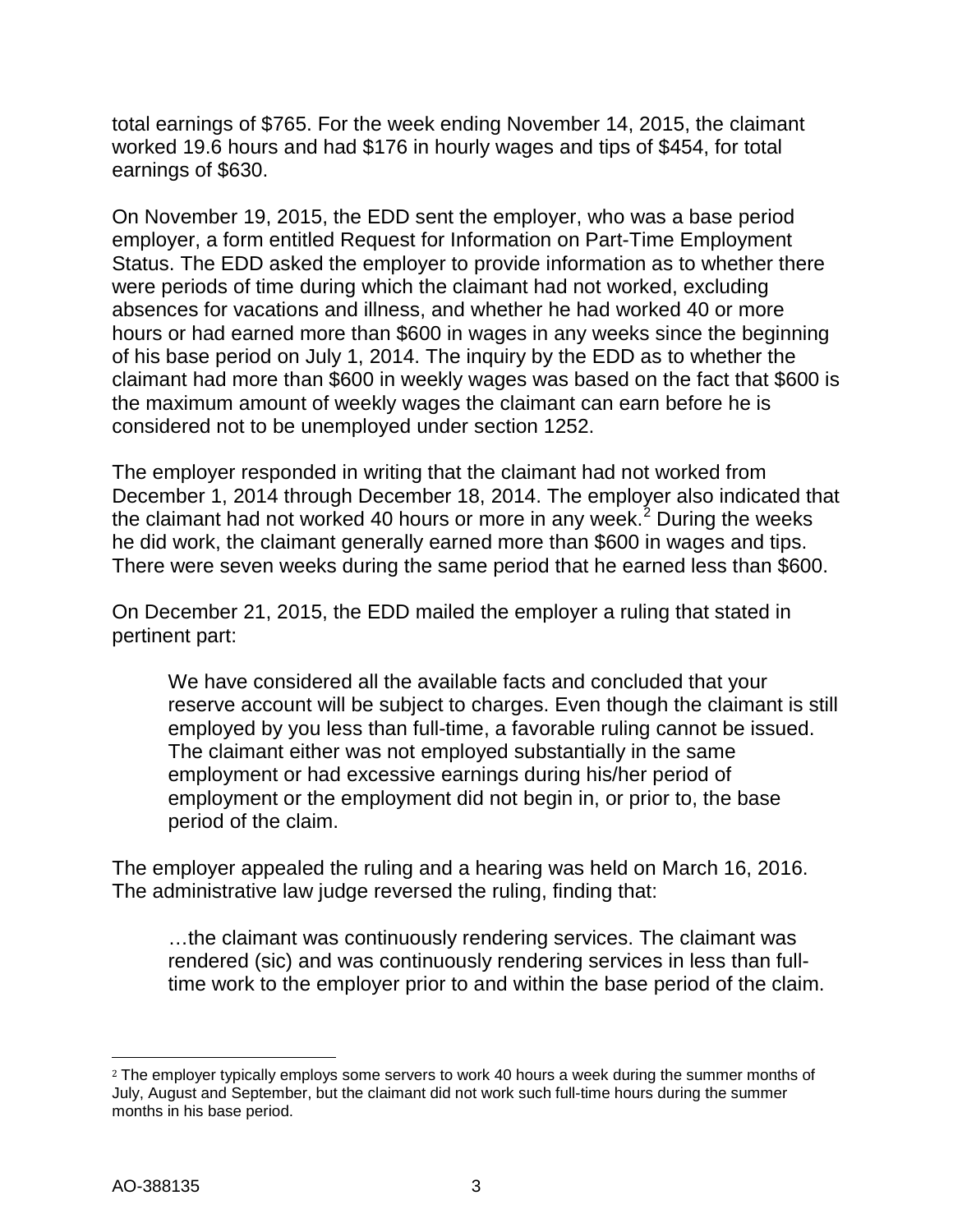## REASONS FOR DECISION

Unemployment Insurance Code Section 1032.5 provides that EDD will relieve a base employer's reserve account of benefit charges for those weeks the claimant is unemployed under section 1252<sup>[3](#page-3-0)</sup>, so long as the employer can show that the claimant is working for the employer on less than full-time basis and has been doing so commencing in or prior to the beginning of the base period of the claim through the date the claimant filed for benefits.

Unemployment Insurance Code Section 1032.5 states in relevant part:

"(a) Any base period employer may, within 15 days after mailing of a notice of computation under subdivision (a) of Section 1329, submit to the department facts within its possession disclosing that the individual claiming benefits is rendering services for that employer in less than fulltime work and that the individual has continuously, commencing in or prior to the beginning of the base period, rendered services for that employer in such less than full-time work."

(b) The department shall consider facts submitted under subdivision (a) of this section together with any information in its possession and promptly notify the employer of its ruling. If the department finds that an individual is, under Section  $1252<sup>2</sup>$  unemployed in any week on the basis of his or her having less than full-time work, and that the employer submitting facts under this section is a base period employer for whom the individual has continuously, commencing in or prior to the beginning of the base period, rendered services in such less than full-time work, that employer's account shall not be charged… for benefits paid the individual in any week in which such wages are payable by that employer to the individual…"

<span id="page-3-0"></span> $3$  Section 1252 states in relevant part:

<sup>&</sup>quot;(a) An individual is "unemployed" in any week in which he or she meets any of the following conditions:

<sup>(1)</sup> Any week during which he or she performs no services and with respect to which no wages are payable to him or her.

<sup>(2)</sup> Any week of less than full-time work, if the wages payable to him or her with respect to the week, when reduced by twenty-five dollars (\$25) or 25 percent of the wages payable, whichever is greater, do not equal or exceed his or her weekly benefit amount….."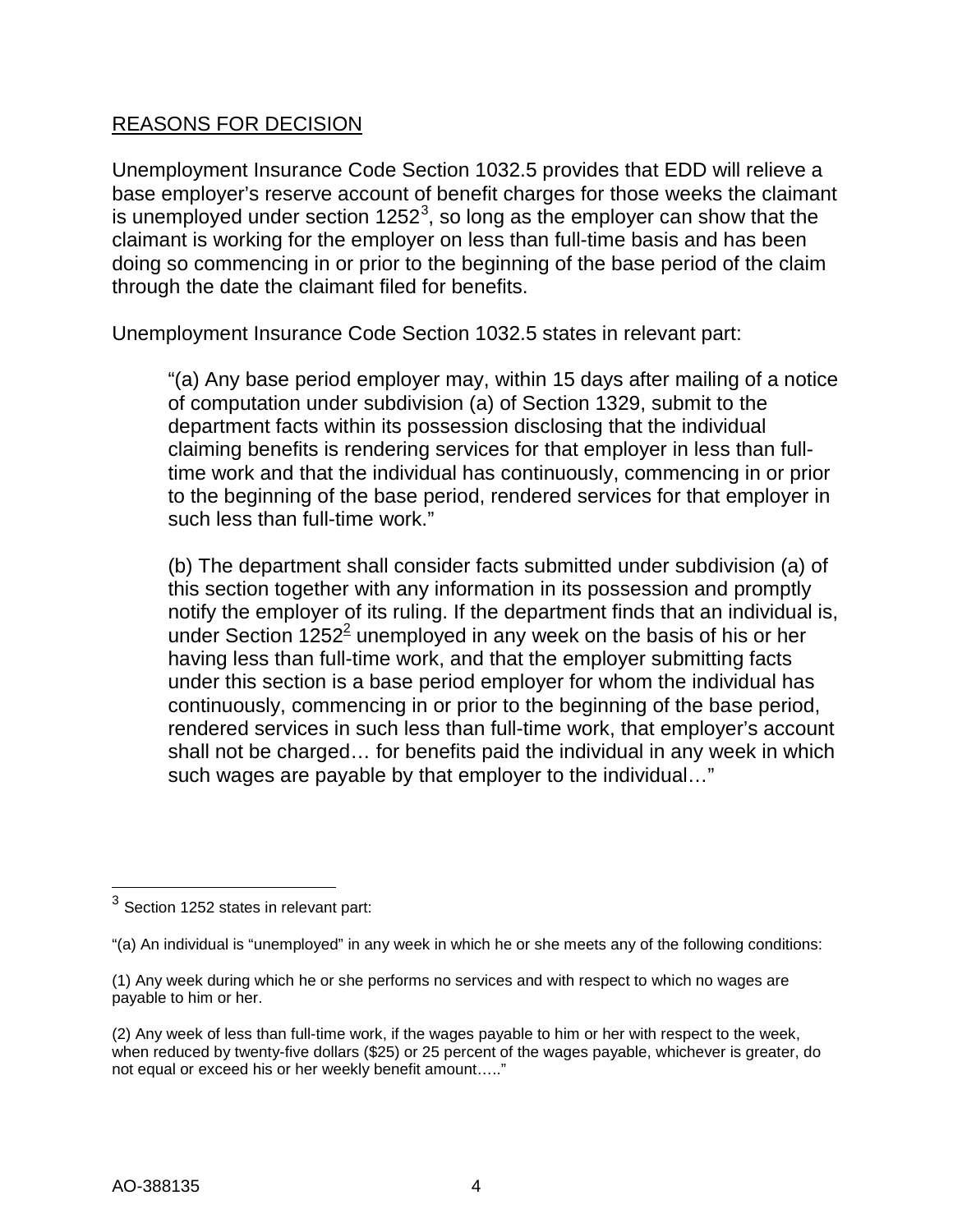The EDD's position is once the less than full-time work begins before or in the base period, if there are excessive earnings in any week through to the claim period, no favorable ruling will issue. In this case, EDD contends that the employer is not entitled to relief under section 1032.5 because claimant had excessive earnings (based on wages plus tips) under section 1252 for the first two weeks in November, during the benefit year. EDD contends that because the claimant had excessive earnings, he was no longer continuously rendering services to the employer in less than full time work. In fact, EDD argues that so long as the claimant is not "continuously unemployed," the employer is not entitled to relief. We disagree.

I. The claimant worked for the employer *continuously*, commencing in or prior to the base period through the filing of the claim

In the instant case, except for a period of seventeen days in December 2014, the claimant continuously worked for the employer on a less than full time basis during his base period through to the time of claiming benefits. In reaching its decision in Precedent Ruling P-R-122, the Board cited several authorities construing the meaning of "continuously," including *Jacobson v Mutual Benefit Health & Accident Association*, 296 N.W. 545, 70 N.D. 566, in which the court stated:

"….The word 'continuously' means regularly, protracted, enduring and without any substantial interruption of sequence, as contradistinguished from irregularly, spasmodically, intermittently, or occasionally, and does not necessarily mean constantly."

The Board in Precedent Ruling P-R-122 also cited *Lynch v U.S*, D.C.N.Y., 55 F.Supp. 538, 542 for the proposition that "'continuously' imports reasonable regularity under normal conditions…"

In Precedent Ruling P-R-122, the claimant worked less than 40 hours some weeks, and had two periods of non-work, one lasting six weeks and another two weeks. The Board found that the claimant in that case was working on an intermittent basis and concluded he did not meet the requirement of working continuously.

Unlike the claimant in Precedent Decision P-R-122, the claimant in the instant case did not work on a part-time intermittent basis, but was working continuously for the employer throughout the base period and through to the time of claiming benefits. The record does not reflect the reason for the claimant not working during the seventeen day period in December 2014, except that it was not for vacation or illness.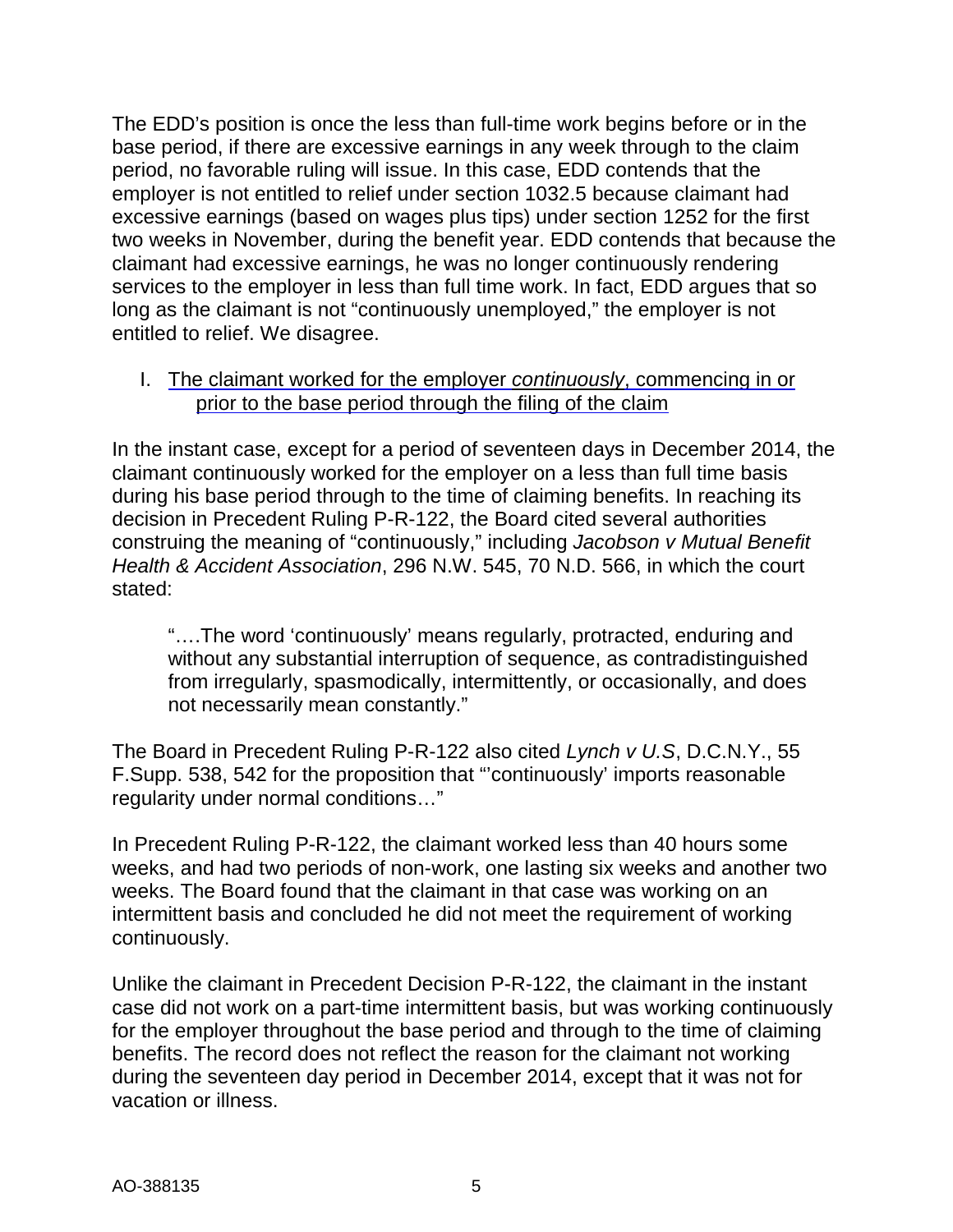Whatever the reason for the claimant's seventeen day hiatus, it should be noted that it is not uncommon for any worker to have short breaks for vacation, illness or other personal reasons during the course of regular and continuous work for an employer. It is also not uncommon for an employer to have a short period of no work for its employees for various business reasons. Such isolated short breaks, do not, by themselves, render the worker's otherwise continuous work intermittent.

Thus, we find the seventeen consecutive days the claimant did not work in December was an isolated, non-work period rather than part of an intermittent pattern of work, and did not significantly interrupt the continuous nature of the claimant's work for the employer. Accordingly, we conclude this claimant worked continuously for the employer during the base period and through his filing of the claim for benefits.

II. The claimant worked for this employer on a "less than full-time work" basis prior to or commencing in the base period and through the filing of the claim.

The meaning of the terms "full-time work" or "less than full time work," for purposes of implementing 1032.5, is nowhere to be found in the Unemployment Insurance Code, the implementing regulations, this Board's precedent decisions or case law.

In another context, however, Labor Code section 515, defines "full-time employment" as "employment in which an employee is employed for 40 hours a week." This definition is used by the Industrial Welfare Commission to establish exemptions from law requiring overtime for work in excess of 40 hours in any one week. [(Labor Code sections 510, 515(c)].

Webster's Third New International Dictionary definition of 'full-time' as: 'Employed for or working the amount of time considered customary or standard.'

The EDD, in its internal guidelines, has further defined "full-time" as follows:

Full-time work in a week consists of the number of hours considered to be the standard or customary workweek for an occupation in a geographic or labor market area...."<sup>[4](#page-5-0)</sup>

<span id="page-5-0"></span> $\overline{a}$ <sup>4</sup> EDD Unemployment Insurance Benefit Determination Guide, Total and Partial Unemployment 5 (TPU5), B. Services Performed, 2. Full Time Work.

http://www.edd.ca.gov/UIBDG/Total\_and\_Partial\_Unemployment\_TPU\_5.htm#ServicesPerformed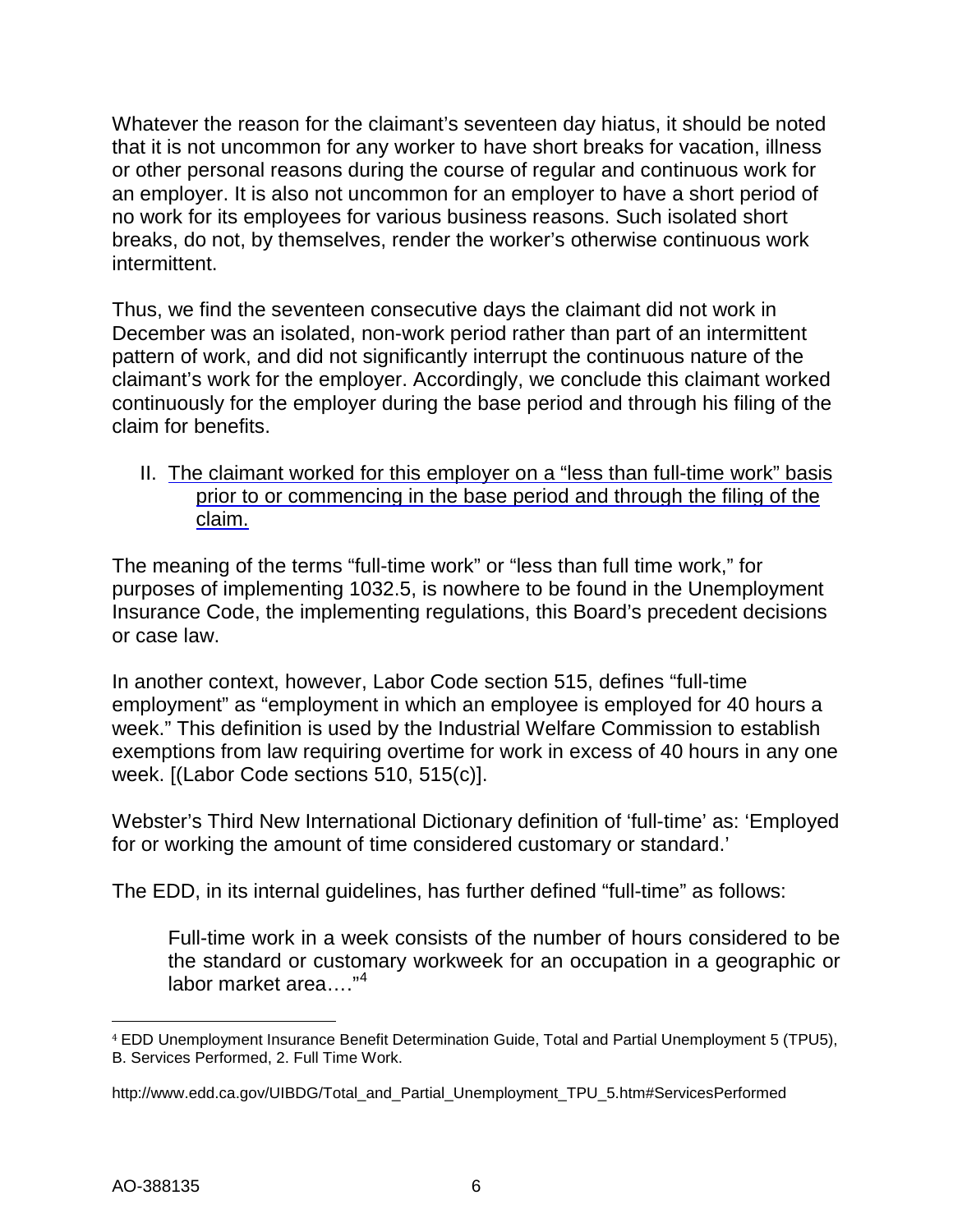The EDD does not dispute the employer's contention that claimant was working in less than full time hours during the base period and through the filing of the claim; instead, the EDD points out that, while working less than full-time hours, the claimant nevertheless earned more than \$600 in wages for the two weeks ending November 14, 2015. Given that under code section 1252 the claimant would not be considered unemployed since he earned wages that, when reduced by 25 percent, exceeded his weekly benefit amount of \$450, EDD contends that based on the wages earned, the employer does not meet the criteria of showing the claimant was working less than full time. Both the language and history of the statute, however, illustrate that whether a claimant has worked "less than full time" for an employer is based solely on the hours worked and not on the wages earned.

First, section 1032.5(b) provides that if the department finds, during the benefit year, that the employer has met the criteria of subdivision (a) and the claimant is unemployed in any week, the employer's reserve account shall not be charged for any weeks in which the employer paid wages to the claimant. The reference to section 1252 in subdivision (b) is relevant only for purposes of determining the weeks during the benefit year that the claimant is unemployed; section 1252 is not mentioned in section 1032.5(a) for determining what is less than full-time work.

Second, the legislative history of the statute supports a finding that the focus is on hours and not wages for purposes of determining whether an employer meets its burden under section 1032.5(a) to show that the claimant continuously worked on a less than full time basis.

When 1032.5 was enacted in 1963, it read, in pertinent part:

- "(a) Any base period employer may, within 15 days after mailing of a notice of computation under subdivision (a) of Section 1329, submit to the department facts within its possession disclosing that the individual claiming benefits is rendering services for that employer in less than fulltime work *and is receiving wages less than his weekly benefit amount* and that the individual has continuously, commencing in or prior to the beginning of the base period, rendered services for that employer in such less than full-time work." *(Emphasis added)*
- (b) The department shall consider facts submitted under subdivision (a) of this section together with any information in its possession and promptly notify

 $\overline{a}$ This Board takes official notice of EDD's procedures pursuant to Title 22, California Code of Regs., section 5009(a).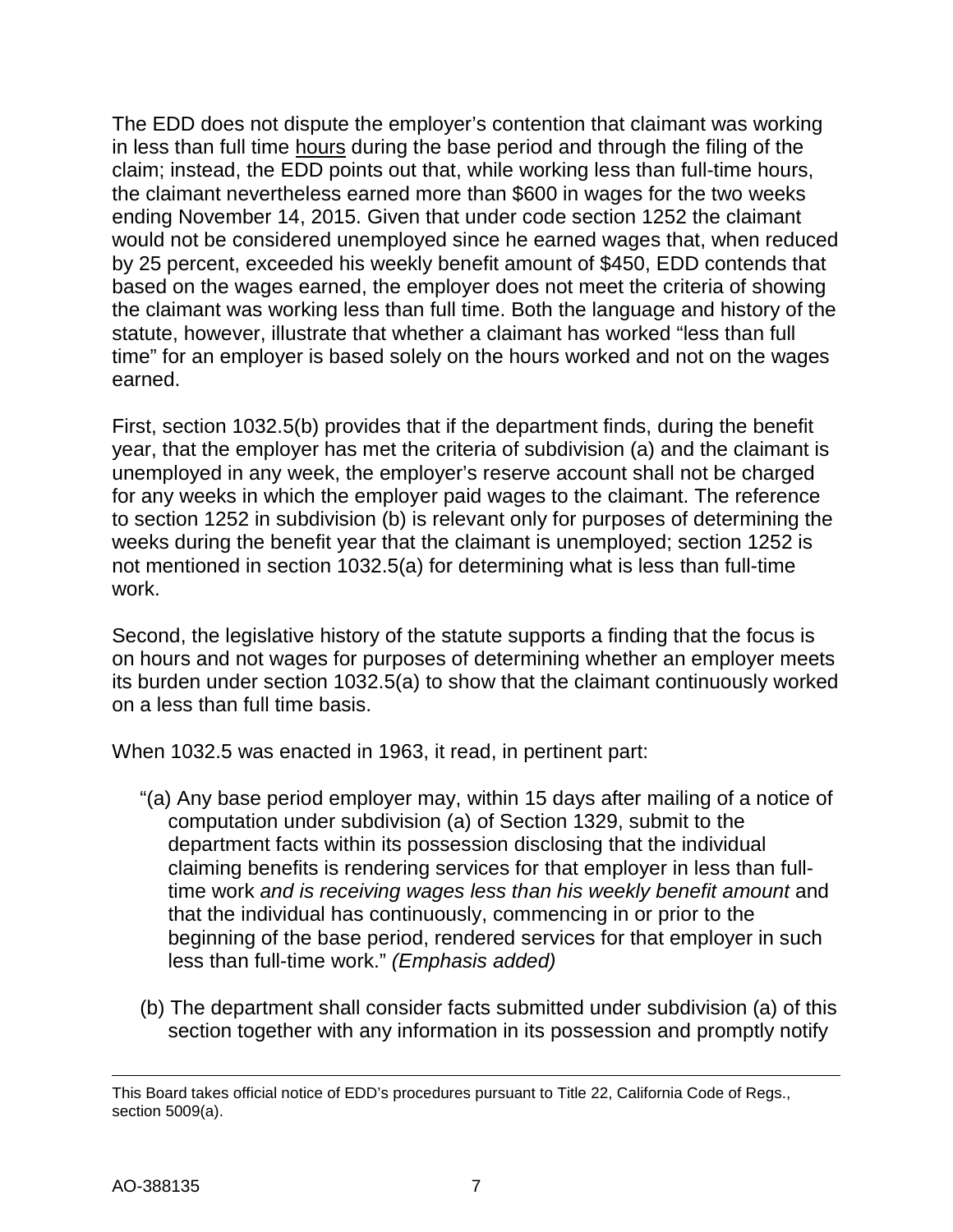the employer of its ruling. If the department finds that an individual is, under Section 1252, unemployed in any week on the basis of his or her having less than full-time work, and *receiving wages less than his weekly benefit amount,* and that the employer submitting facts under this section is a base period employer for whom the individual has continuously, commencing in or prior to the beginning of the base period, rendered services in such less than full-time work, that employer's account shall not be charged… for benefits paid the individual in any week in which such wages are payable by that employer to the individual…" *(Emphasis added)*

Notably, Precedent Ruling P-R-122 was issued in 1972, while the above statutory language was in effect. Thus, in determining whether the claimant was continuously working in less than full-time work, the Board relied solely on the number of hours the claimant worked. While there is *dicta* in P-R-122 that relief under 1032.5 is dependent on …"an individual continuously rendering services …in less than full time work, *and for wages less than the weekly benefit amount,*" (*emphasis added*) that criteria no longer exists in the current version of the statute.

In 1979, the statute was amended to remove the references to "receiving wages less than the benefit amount" from both subdivisions (a) and (b) of the statute.

Neither does California Code of Regulations, title 22, section 1032.5-1, which defines the criteria for finding an employer entitled to the relief provided by that section, make any mention of wages. The regulation was filed on November 30, 1979 and was effective on January 1, 1980, just after the statute had been amended <u>to remove the reference to the amount of wages earned.<sup>[5](#page-7-0)</sup></u>

Thus, the inquiry for purposes of applying 1032.5 must be not on whether the claimant has wages in excess of the weekly benefit amount, but on whether the claimant is working less than the amount of time considered customary or standard for the claimant's occupation.

Given EDD's references in its Request for Information on Part-time Employment Status as to whether the claimant had worked 40 hours or more in any week, and the fact that the employer did not put forth any other standard for what constitutes full-time in their industry, we will use 40 hours per week as the

<span id="page-7-0"></span> $<sup>5</sup>$  Section 1032.5-1 states that every request for a ruling under section 1032.5 must contain:</sup>

<sup>(4)</sup> Facts disclosing that the claimant is rendering services for the employer in less than full-time work, and that he or she has continuously, commencing in or prior to the beginning of the base period, rendered services for the employer in such less than full time work. (emphasis added)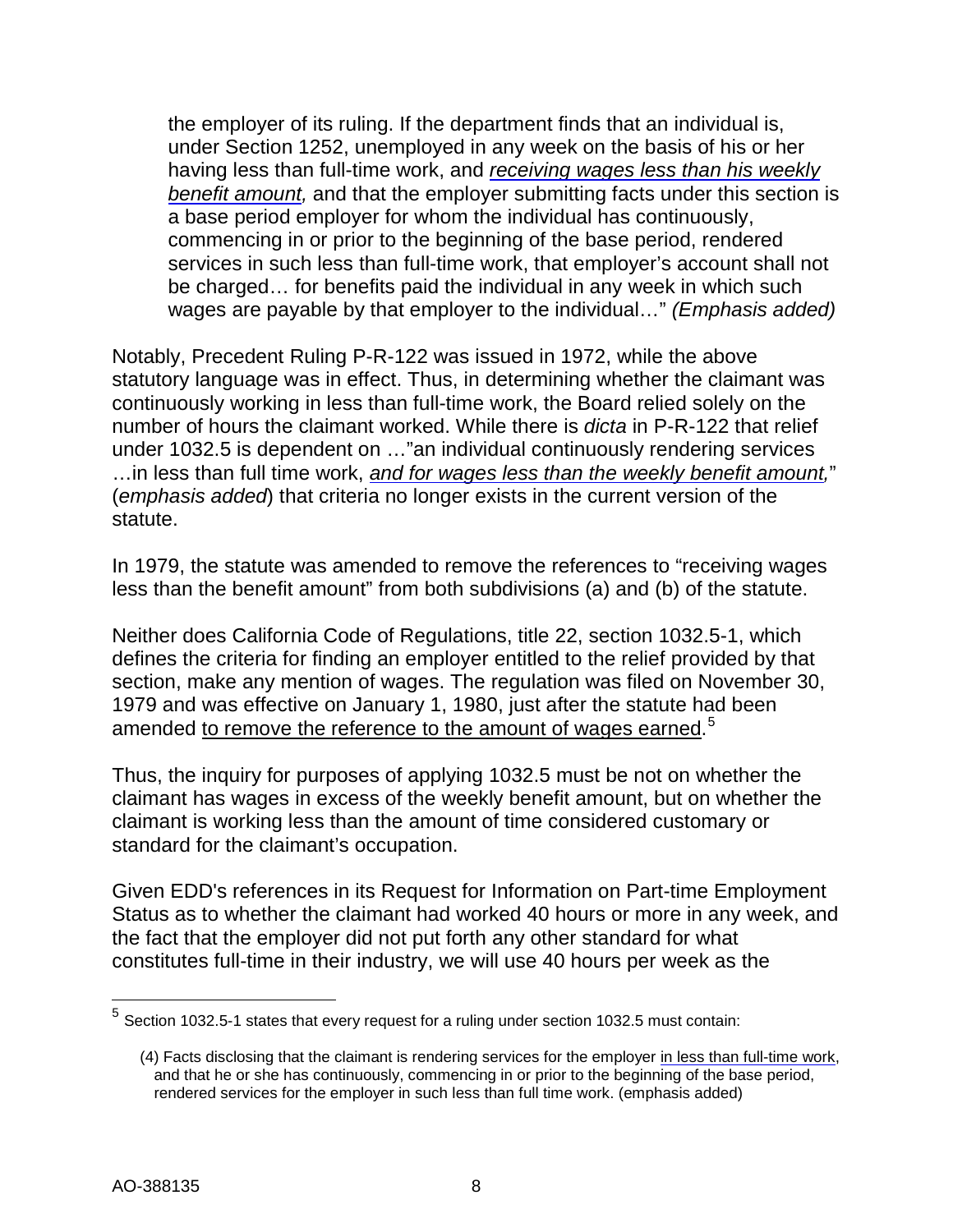standard for full-time work for purposes of our analysis here.

In this case, the employer answered EDD's question of whether the claimant worked 40 hours or more in any week and did not indicate in any way that a different number of hours was customary in the restaurant business or in that locale. The employer indicated that the claimant worked less than 40 hours a week during his base period through to the time of claiming benefits, even during the busy summer season when his co-workers worked 40 hours a week. The fact that the claimant had excessive earnings because of the amount of tips that he earned, something outside the control of the employer, does not negate the finding that he was working less than full time. Therefore, we find that the claimant worked for the employer continuously, on a less than full time basis.

III. The fact that a claimant, working continuously on a less than full-time basis, may have had excessive earnings in any particular week during the benefit year, does not negate the employer's entitlement to relief on a going forward basis during the benefit year.

The reference to section 1252 in section 1032.5(b) indicates the Legislature's intent to relieve the employer's reserve account of charges for any week the claimant is unemployed and eligible to receive benefits. During any week of excessive earnings, such that the claimant is not unemployed under code section 1252, the claimant will not receive benefits for the week and, for that reason, the employer's account will not be subject to charges based on that week. The net result is that the employer's reserve account is relieved of charges as long as the claimant is continuously working in less than full-time work as specified in the statute.

In this case, the claimant worked continuously on a less than full time basis for this employer during the base period and through to the time he filed for benefits. During the benefit year, the employer was entitled to have its reserve account relieved of charges for any weeks in which the claimant was unemployed under section 1252 and benefits were payable, as long as the employer continues to satisfy the requirements of section 1032.5 subdivision (a).

The EDD contends, in its written argument, that "If [the claimant] was not [sic] considered 'continuously unemployed' during the term of his work with his employer, his employer's reserve account must be subject to charges."

Nowhere in section 1032.5 do we find a reference to a requirement that the claimant be "continuously unemployed" Not even in section 1032.5, subdivision (b) is there an implication that if the claimant has excessive earnings at any time during the benefit year the employer automatically loses its 1032.5(b) relief